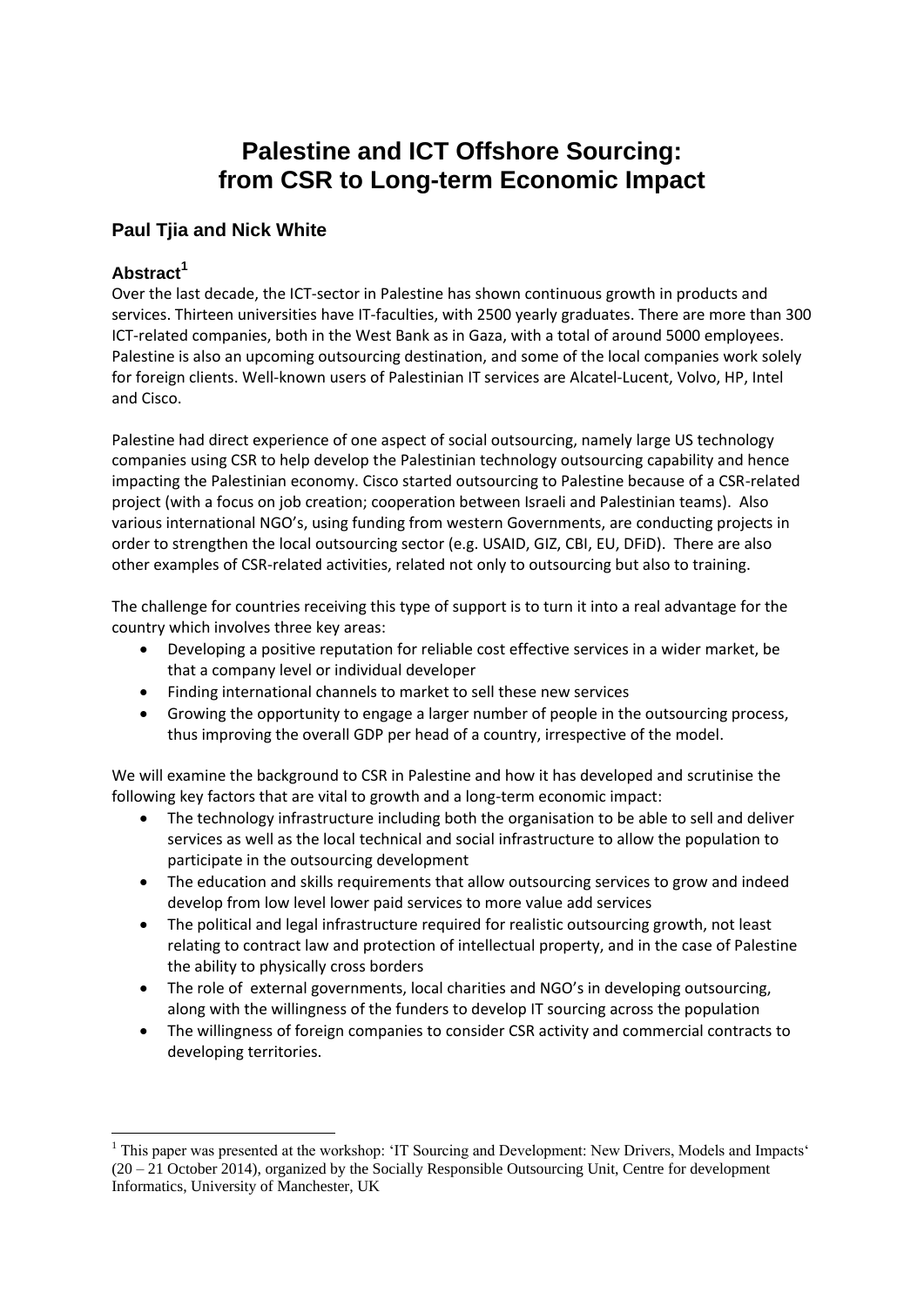Additionally we will consider individual "social" contract outsourcing in the region and how that is used to develop skills and to provide local income streams

Our approach is practical based upon working in the region with the industry and directly supporting the development of the technology sector, particularly software and semi-conductor design outsourcing.

## **1. Palestine: a potential ICT outsourcing destination**

Palestine has a small local market (especially with limited government and public sector spending), and ICT sector stakeholders agree that the sector's growth lies in the effective engagement with international markets. Additionally, due to the restrictions imposed by Israel, particularly on the movement of Palestinian people and goods, the reduced transaction costs compared to other industries in Palestine and the increased reach of the ICT industry provide Palestine the opportunity for continued economic development and resilience against restrictive policies.

Some Palestinian firms have been able to get a foothold in markets beyond Palestinian borders, a high proportion is with Israel and they have created reputation for reliability and quality in the Middle East, Europe and North America. Other Palestinian companies have been exporting software products to markets such as Saudi Arabia and United Arab Emirates. A few of the Palestinian ICT firms have also setup subsidiaries abroad. Apart from this, some major western enterprises such as Intel and Siemens have setup joint ventures with Palestinian ICT firms to do R&D work from Palestine.

In the last five years, the West Bank's ICT industry has had a number of notable successes with international companies including Cisco, HP, Intel and Google (mostly through their offices in Israel), as well as several Israeli companies that contract work to West Bank companies. Israel is by far the largest market for West Bank's ICT exports. Industry insiders suggest that the ICT export values have experienced a surge and may currently amount to approximately \$ 20 to \$ 50 million (this amount has been growing: PITA estimated in 2008 that West Bank companies exported ICT services valued at \$ 15 million). While that is significant, it seems safe to conclude that the Palestinian ICT sector's market for both software and hardware products at present remains predominantly local.

## **2. The role of CSR in building a Palestinian outsourcing industry**

Several foreign relationships with Palestinian companies did not start because of business reasons, but because of CSR (Corporate Social Responsibility) initiatives. Linkages based on CSR has been utilized successfully in the West Bank ICT sector, which has built relationships with well-branded international companies, including Cisco from the United States.

#### **2.1 The West Bank ICT-sector and CSR**

Cisco, the US networking company was an important catalyst in developing the Palestinian software outsourcing market through it CSR initiative. It is interesting to note that it was a fortuitous event that led to the first projects. John Chambers, the founder and CEO of Cisco was visiting Israel, an important source of innovative companies in the networking field. He also visited West Bank and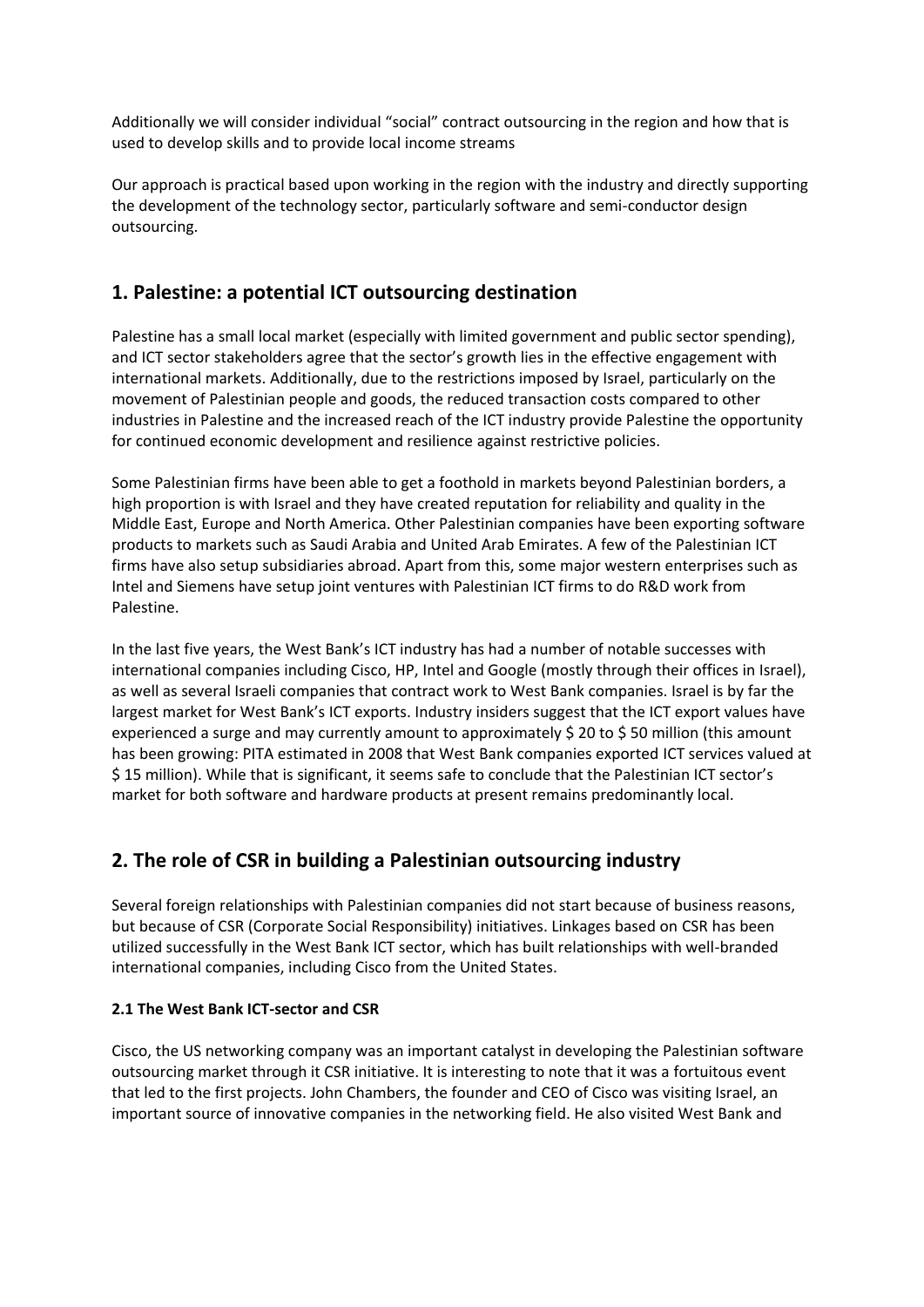saw the potential of the industry there as well as the problems in the territory. It was based upon this experience that he pushed for Cisco to do something. In a recent Forbes article he said<sup>2</sup>:

*"The way to end this conflict is to create a very large middle class and be inclusive in how you go after it across all individuals, regardless of age, religion or gender," says John Chambers, CEO of Cisco, the most actively involved American tech executive in a coordinated effort that includes de facto diplomats from the likes of Intel, Hewlett-Packard and Microsoft. "If you can address those issues and you can get others involved, then you can have a shot at peace in the Middle East."<sup>1</sup>*

Thus it was a social view as well as a recognition of the reality on the ground and the potential of some of the organisations that led to the CSR initiative.

The implementation was multi-faceted; developing actual working contracts between Cisco Israel and Palestinian outsourcing companies, funding IT start-ups through a local organisation called PICTI and providing training students and engineers in both technology and business.

The business contracts were facilitated through PITA and chosen NGOs and involved letting out six contracts, funded by Cisco CSR, to three Palestinian software companies, chosen through a selection process. The deal involved training and development as well as definable business goals; in short all three companies performed and with a reasonably short period had moved the relationship from this CSR funded route to a full commercial basis.

Business aspect aside Chambers and the supports of the initiative (and there were/are detractors from both sides) were looking to create a human relationship as well. In interviews of the participating companies conducted after the contracts had gone commercial, the overwhelming sense was we now see each other as human beings and people, rather than soldiers or terrorists.

From a business point of view the CSR initiative, which has been taken up with other US ICT companies has had the effect of:

- 1. Providing West Bank tech companies with the access to international work
- 2. Helping to develop both technical and managerial skills the Israelis are a tough people to work with in business
- 3. Giving the ICT industry in West Bank confidence in their capabilities as well as giving the people confidence in their skills
- 4. Helping to put Palestine on the map as a potential outsourcing location, using the brands of these companies to help build credibility
- 5. Supporting the skill development of the employees and the education process

What it has not done is create rapid growth in the industry for all of the reason stated in this paper. A considerable barrier is the typical lack of understanding potential customers have of problematic developing countries as their perceptions are driven by what they see in the news.

But overall these projects provided West Bank ICT companies with an opportunity to prove their competence. This approach has helped to provide the branding and case studies which are establishing the West Bank as an ICT services provider location with other external customers. It has also helped build experience of working with international companies. The international companies also benefit from significant PR opportunities for their work in the region.

1

<sup>2</sup> www.forbes.com/sites/richardbehar/2013/07/24/peace-through-profits-a-private-sector-detente-is-drawingisraelis-palestinians-closer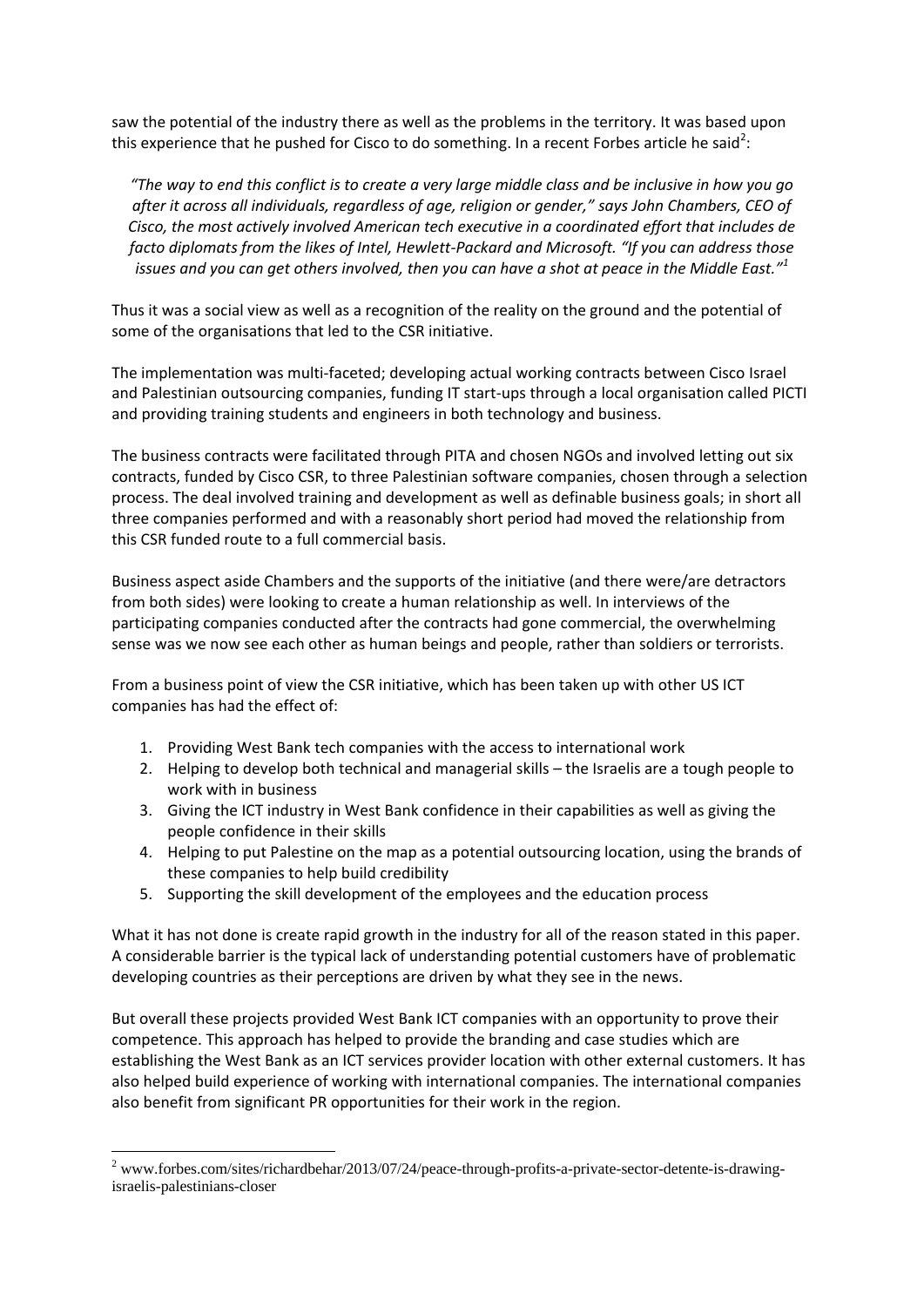The early start-up CSR support has been less of a success. Our perception of the reasons relate to a partner organisation that did not really understand how start-ups work and need to grow, perhaps looking for the one big success rather than running with a lot of smaller ones where the chances of a success are greater; an environment where a start-up is difficult to make work due to the home market conditions, lack of access to external markets and a lack of experienced entrepreneurs who can provide the right advice and a financial system that makes it difficult to fund companies, relating to taxes, company formation and legal protection. We understand there are some new funds being put in place and these have overcome some of the issues the main current one being the Sadara Ventures fund of £30m to invest over the coming years. The fund has been created by a number of participants, including Cisco and Google, aid funds and US financial institutions and private individuals; a fund managed by experienced Palestinian and Israeli entreprneurs.<sup>2</sup>

The Cisco CSR also helped with training in the territory which seems to have been very well received and probably made a difference, though the economic results are difficult to measure in the shortterm.

#### **2.2 The Gazan ICT-sector and CSR**

The position of Gaza is extremely complicated. A recent report estimates that 70% of Gaza's private industry has closed due to damage incurred during Israeli military operations (note: this was even before the hostilities in the summer of 2014), and the restricted movement of goods and materials. Twenty percent of Gaza's factories are operating at about 10% capacity; and 10% are operating at between 10% and 50% capacity. To meet the needs of the population in Gaza and to circumvent sanctions, a very large trade was established utilizing tunnels to transport supplies from Egypt to Gaza. The tunnels have greatly increased the type and amount of food and non-food items in Gaza (including ICT-related items), although tunnel goods are subject to price inflation and the policy of the leadership in Egypt (in summer 2014, they were still closed). An inadequate power supply also negatively affects the economy, and neighbourhoods in Gaza experience rolling blackouts and common power shortages - and booming markets in generators. Post the 2014 conflict these conditions have become far worse.

Unemployment in Gaza is roughly 32% (in 2013); refugee youth unemployment is 60%. Gaza scored very poorly in access to credit and starting a new business. There are approximately 45 ICT enterprises operating in Gaza currently, and that the total revenue of the ICT sector in Gaza is between \$ 50 and \$ 75 million per year (of which around \$ 800.000 for export). In addition to these enterprises, there are a considerable number of entrepreneurial start-up enterprises, unemployed ICT professionals, and fresh graduates who are not counted in the sector per se, but must be included when discussing Gaza's ICT potential. A number of companies are export market-ready. Some have their own applications or products, and some of these enterprises have excess capacity and flexibility; that is, they have access to skilled contractors, providing a flexible workforce that can be scaled up to meet increased demand. Export potential is limited to enterprises that provide software applications, software services, applications development and other support services such as technical help lines and BPO services. Graphics and gaming services are also possible. One of the few 'advantages' of Gaza is the fact that the local salaries as lower than in the West Bank.

CSR success in Gaza is likely to take more time to develop and manage. Gazan enterprises could approach CSR companies in search of experience, and in the hope of future commercial partnerships earned through that experience. UNRWA (United Nations Relief and Works Agency for Palestine Refugees is currently initiating a CSR-related project. Its 'Gaza Gateway' will be a social enterprise in order to create local ICT-jobs (related to services in SAP software, and focussing on foreign clients).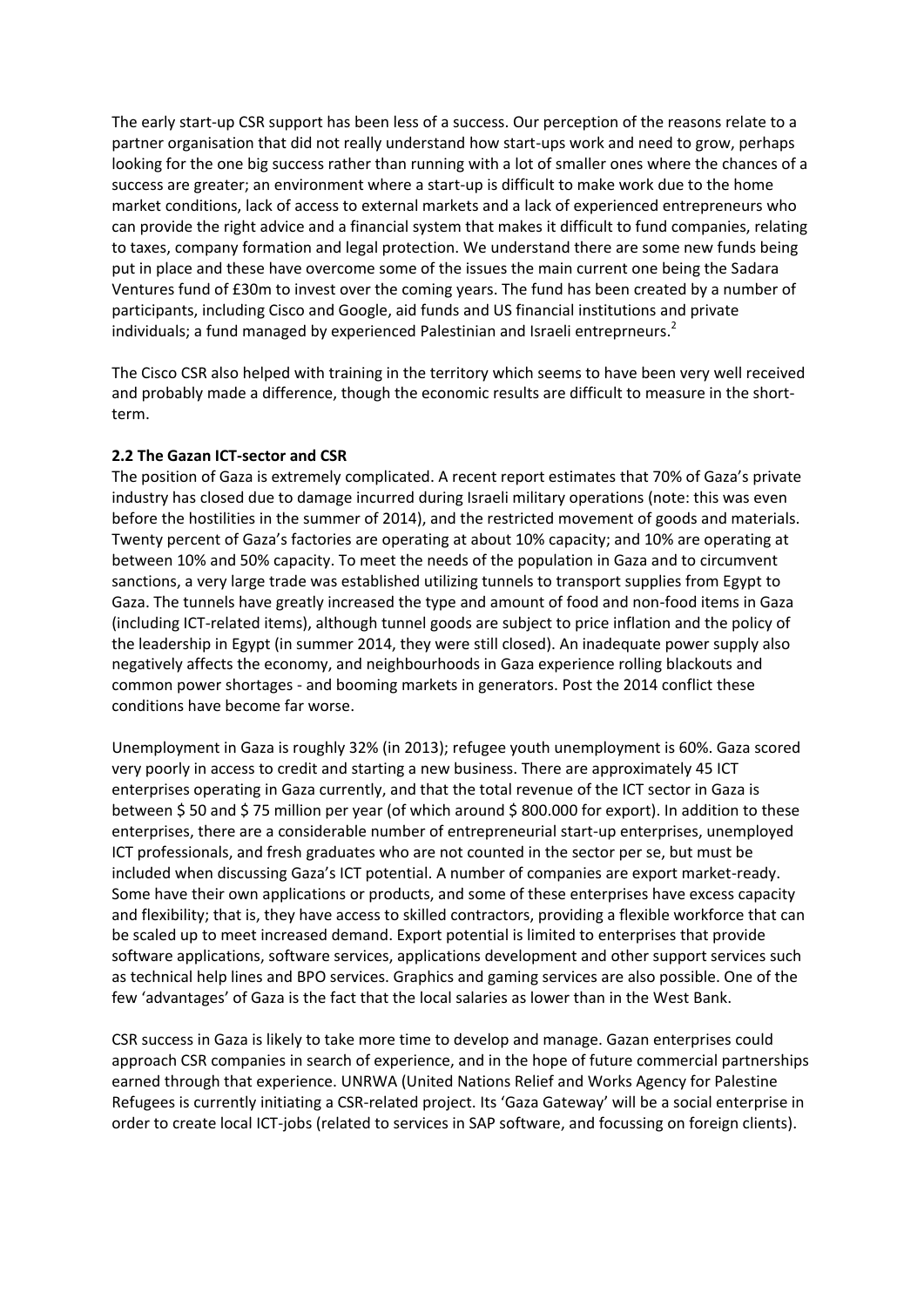#### **2.3 Conclusion for CSR in Palestine**

The experience in Palestine seems to point to a number of area where CSR has been very positive, but is unable to influence some factors for overall long-term success. These are captured in the table below.

| Positive Factors of CSR                           | Factors Required to Make CSR More Beneficial     |
|---------------------------------------------------|--------------------------------------------------|
| Help to build real, business-based contracts      | Government support to develop the                |
| with external companies                           | appropriate financial and legal frameworks for   |
|                                                   | development                                      |
| Actively build skills in Palestinian companies in | The development of appropriate                   |
| both technology and management                    | communication networks at a reasonable cost      |
|                                                   | and band-width                                   |
| Built relationships between two populations       | Appropriate regulatory bodies such a Telecom     |
| Helped to start to put Palestine on the           | Influence of the education content for           |
| Outsourcing map                                   | engineers                                        |
| Provided the opportunity for entrepreneurship     | Restrictions on travel hence the opportunity to  |
| and start-up development                          | sell internationally                             |
| Developing more confidence in the industry        | The development of a strong and vibrant          |
| and highlighting its importance to the economy    | internal market for ICT application, both public |
|                                                   | and private sector.                              |
|                                                   |                                                  |
| Proving to the population that positive actions   | Formalisation of quality measures                |
| are happening                                     |                                                  |
| Help to drive quality systems and introduce       |                                                  |
| recognised work processes to Palestinian          |                                                  |
| companies                                         |                                                  |
| Provide training that would not normally be       |                                                  |
| available in a normal commercial contract         |                                                  |
| Help introduce the latest technologies in to the  |                                                  |

Thus CSR has proved to be very important and beneficial and continues to be, but to make a real medium-term differences other criteria need to be addressed to help this sector reach its potential. There are challenges and not least the typical Aid based funding; projects have a fixed time scale and therefore finish often before the full benefits and the full lifecycle has been achieved.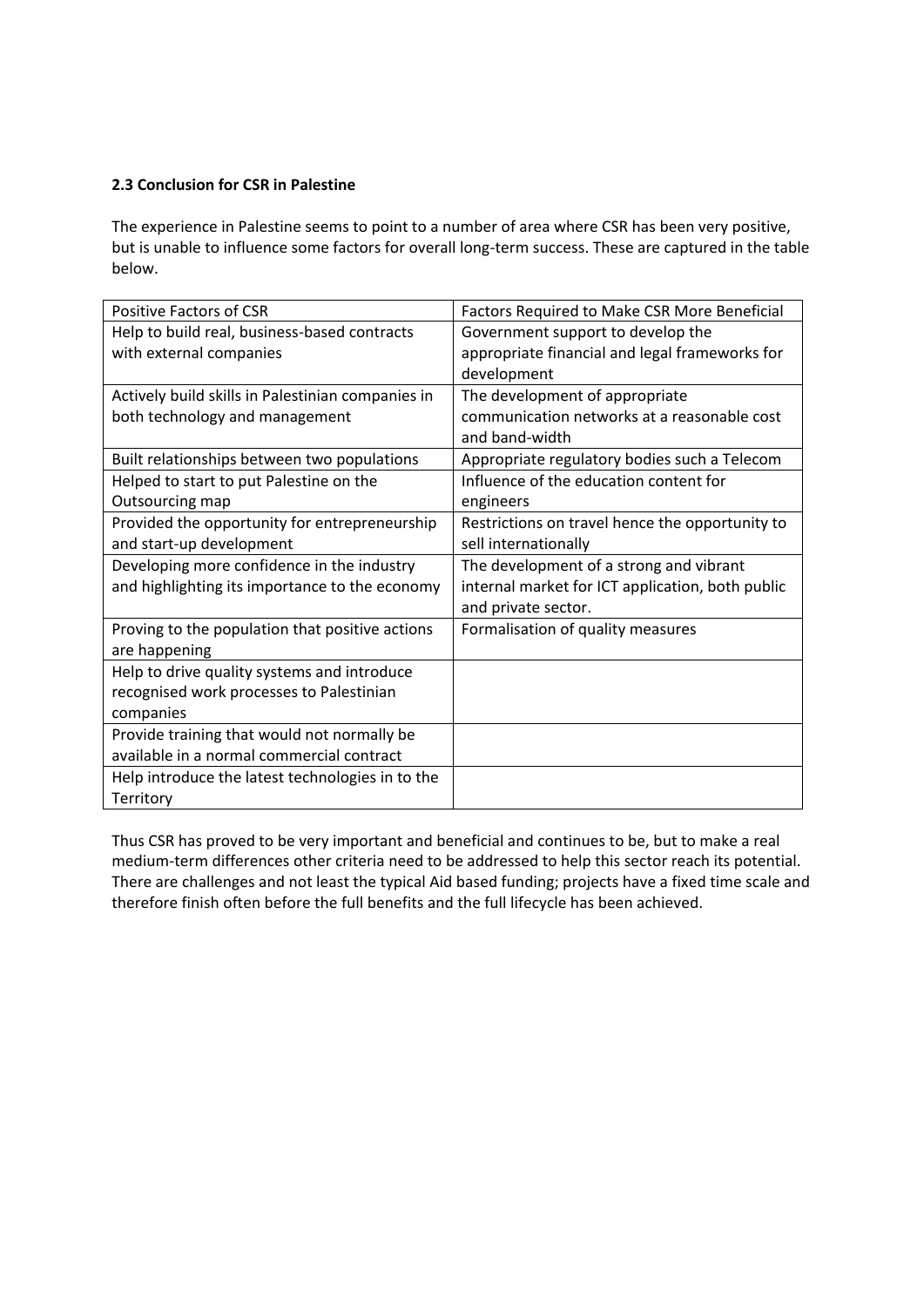# **3. Status of the Palestinian ICT-sector: a basis for outsourcing**

In the field of ICT outsourcing services, there are eight principal factors which can explain ICT export success.<sup>3</sup> These eight factors make up the "Oval model", and labelled oval because of the shape of the national boundary depicted in the following:



#### **Figure 1: the Oval Model**

#### **3.1 Status of the industry**

1

The ICT sector in Palestine started during the early 1980s with some hardware resellers who worked along with Israeli dealers of large hardware vendors. By mid 1980s, vendors started offering software solutions such as accounting and word processing. With the signing of the Oslo accord and the formation of the Palestinian Authority, demand for both hardware and software, especially from the government and NGO's, increased. As more and more people started working on computers, a growing number of providers started offering their products and services in the Palestinian markets

Although current data do not allow for an accurate assessment of the current economic size of the ICT sector in Palestine, the sector has seen huge growth in recent years, although available numbers vary. According to the Palestinian Central Bureau of Statistics (PCBS), the CAGR of the local ICT market is around 12,7% and was worth \$593,2 million in 2011. In 2013 the sector contributed around 8% of the GDP of Palestine up from 0,8% in 2008 (a phenomenal 68% CAGR). Estimates of ICT exports were thought to account for around \$20 – 50 million in 2013. However it must be noted that the vast majority of the total value is related to internal telecommunication and networking revenues, principally from Paltel, the incumbent internal telecommunications provider.

Due to their physical separation and different political challenges, the West Bank and Gaza can be viewed as distinct markets; the West Bank's ICT sector is larger and more developed than that of Gaza. An estimated 225 ICT companies operate in the West Bank; in Gaza around 45.

The Palestinian ICT sector holds great potential for growth and is considered a potentially large employer and contributor to Palestinian economic development. At present the ICT sector's

<sup>&</sup>lt;sup>3</sup> The Oval Model is taken from: Offshoring Information Technology - Sourcing and Outsourcing to a Global Workforce" (Cambridge University Press, Erran Carmel and Paul Tjia, 2009)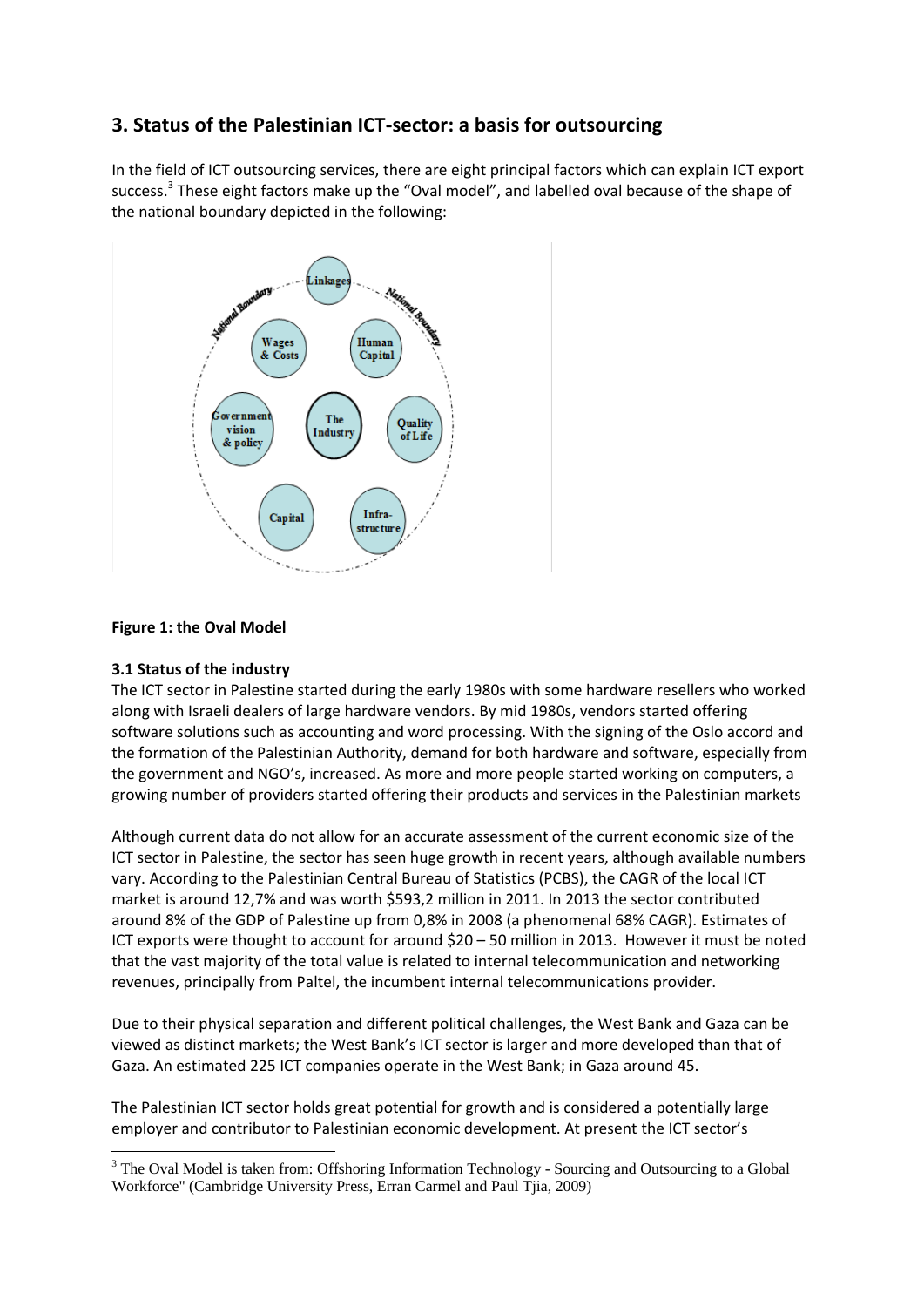contribution to the overall output of the Palestinian economy is disproportional to the number of people: in the West Bank in 2013, it employs 3% of the workforce (about 5000 individuals), producing 8% of output.

The ICT sector is one of the fastest growing Palestinian economic sectors, and despite the relatively small size of the industry, ICT is important within the Palestinian economy. The output value of a Palestinian worker in ICT is an estimated at \$40.000, against an average of \$17.000. It is also estimated that the multiplier ratio is about 1 to 3, meaning that one new ICT job creates up to three other jobs in other sectors.

The ICT industry in Palestine has multiple stakeholders that are involved in various ways in nurturing and building the sector, including:

- Government: Ministry of National Economy (MONE), Ministry of Telecommunications and Information Technology (MTIT)
- Private sector: ICT companies, training companies, consultancy firms
- Associations: PITA (Palestinian Information Technology Association of companies) , PalTrade(Palestinian Trading Center), FPCCIA (Federation of Palestinian Chambers of Commerce, Industry and Agriculture)
- Donor agencies: GIZ, Oxfam, Mercy Corps, AFD, CBI, DFiD etc.
- Academia: universities and community colleges.

As a proportion of the overall ICT output, the telecommunications subsector represents the largest share of the ICT sector. In addition, there are an estimated 270 ICT companies present in Palestine covering all sectors of the ICT market, mainly focussed on the internal market. Led by heavy public sector subsidy, coupled with the relative isolation of the West Bank and Gaza from international trade opportunities, means that many of these companies are not accustomed to international competition and find it difficult to keep-up with international technology developments. For example, out of the 45 companies in Gaza, only eight are involved in some exporting, mainly to Gulf countries and with a total value of around \$ 800.000.

The Palestinian Information Technology Association represents around 143 ICT companies. These members are involved in a wide range of ICT sectors. The majority of firms are small with an average of 11-25 employees.

However it should be noted that, due to lack of available investment monies, the willingness of local companies and restricted access to technology (i.e. 3G Networks) the local market remains technologically under developed.

There has been some effort by PITA to build firms' capacities and business skills using donor funding, with the absence of government financial support. A workshop to study main challenges facing the software industry in Palestine was organized by PITA on January 12, 2012 and came to conclude the following challenges: skill development to keep up with international trends, transfer new knowledge to the developers (software and web designers), new tools for web and software development that they are not aware of, international Quality Certification for software development, need for a reference code or organization that sets a minimum required quality in the software and web development business, university curricula that are not compatible with market needs and need to be upgraded. To some extent the CSR monies are helping to address some of these challenges

A major downside is the fact that the Palestine ICT sector is dotted with small firms. The largest company in outsourcing has less than 150 employees whereas the biggest company in packaged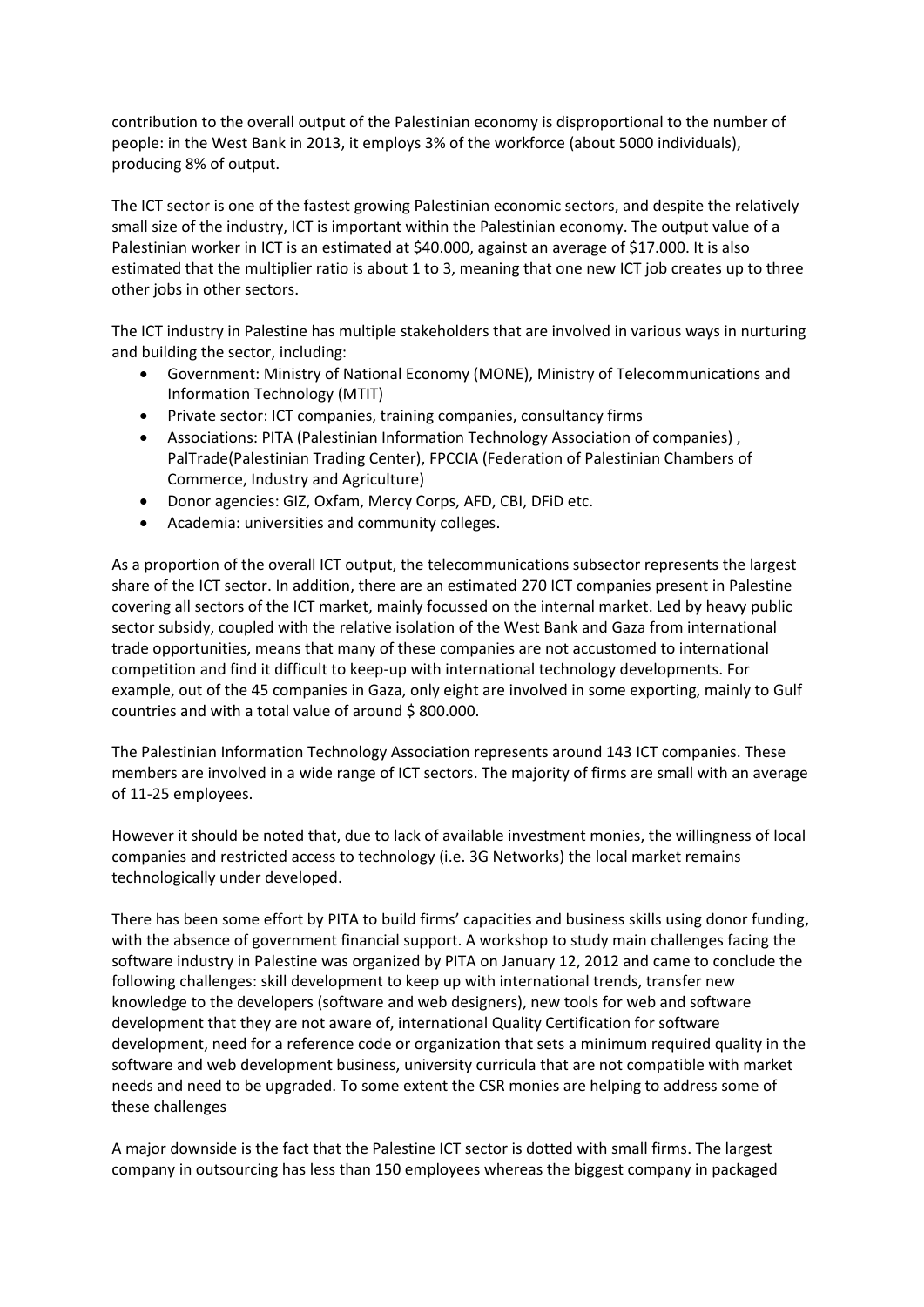product has less than 50. In consequence, they can only operate in and meet the needs of niche markets. Only a few companies are entirely or predominantly reliant on international clients (such as ASAL Technologies and EXALT).

There is work going on, using donor funding and Middle Eastern investment to develop start-ups in the sector in both Wet Bank and Gaza. These are focussed around new IT graduates and many of the projects are in the mobile space with the development of Apps.

Numerically, if we exclude the major telecom provider Paltel, the Palestinian ICT sector is not very large but past surveys suggest that wide set of capabilities exist in the industry. Some examples of products and services offered by Palestinian companies in the ICT domain (of which many can be delivered remotely to foreign clients):

Services (as an outsourcing provider):

- Applications development;
- Mobile applications development;
- Web development;
- Software design and testing
- Electronics development, mainly circuitry-type services.

Business Process Outsourcing (BPO) consists of a diverse range of activities, where an ICT infrastructure is an important tool and enabler to perform this work for clients abroad, including, for example; Contact Centre, Back Office Process, Data Conversion, Multimedia Services and Graphic design.

BPO also provides an opportunity for Palestine, but should be restricted to specialised, lower volume, specialist services due to scale. For example, Arabic call centres would be a good example of possible BPO for the region (the neutrality of the Palestinian Arabic accent is notably an advantage in the business of call centres), or outsourcing of specialised legal or human resource services to Middle Eastern companies. There are examples of some of these already with call centres (e.g. Transcend and Reach). Gaza has some 2D and 3D animation, where international services are being delivered.

Specialisation in a few value-add areas of BPO would make it easier for Palestinian companies to build an international reputation and scale, for example multilingual telemarketing activities targeting Arab customers or data-entry in Arab language (as already done for a Dutch company). Additionally, encouraging companies to co-operate and run joint projects will help deliver scale to prospective customers.

#### **3.2 Government vision and policy**

Gaps in the legal regulatory framework include absence of intellectual property law. Palestine has no Intellectual Property Rights (IPR) laws and regulations and no structure to enforce IPR protection, and this has a limiting effect on the country's attractiveness for foreign direct investors and some outsourcers. Patent protection exists in theory, but not in practice, based on laws from 1947 and 1953. The same applies to the protection of copyrights and related rights. Comprehensive new drafts exist and have been introduced into the legislative process. However, in the absence of the normal legislator (the Legislative Council, currently suspended) both have been held up.

The Palestinian Telecommunications Regulatory Authority (PTRA) was established in 2009 but has not been brought into practice yet. Hence, the Ministry of Telecom and Information Technology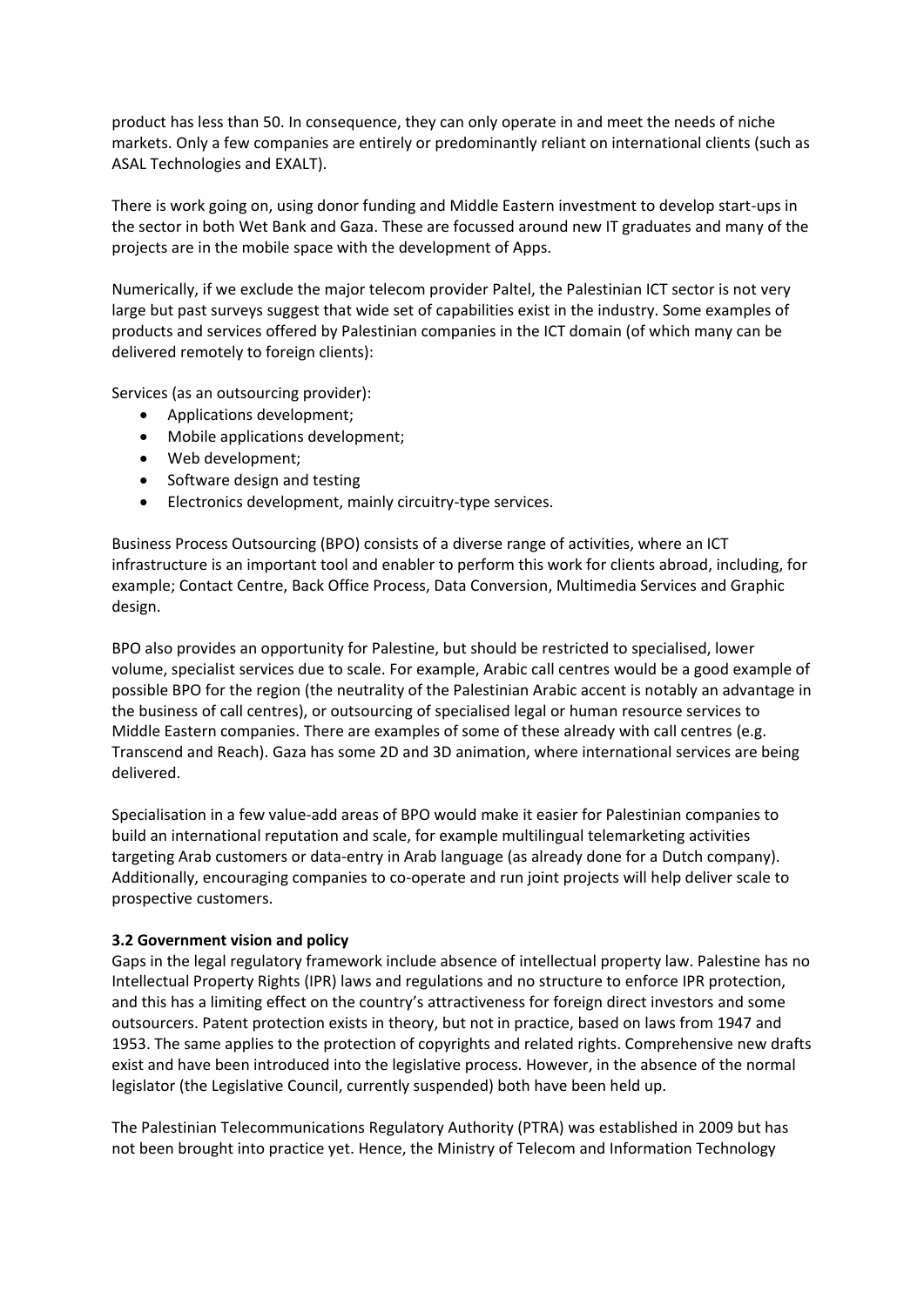$(MTIT)^4$  is also playing the role of the industry regulator as well. This leads to ministry being over pressed for resources to improve the ICT infrastructure in the Palestinian territories along with dealing with pricing, licensing and operational issues of the telecom sector. The lack of regulation or no clear regulation creates a negative environment for investment and thus affects the medium and long term growth prospects of ICT Industry. This situation is exacerbated by the technology restrictions imposed by Israel.

In recent years there have been many efforts by the Ministry of Telecommunications and Information Technology (MTIT) to increase competition in the telecom market including liberalization efforts, building the government network, and the Academic Network. This resulted in improved competition including the introduction of more Internet service providers to the local market, though they are all using the Paltel network. It is worth noting that the Palestinian government does not own any shares in the private telecom companies.

The Ministry also issued the 'National Strategy for Telecommunications, Information Technology and Post in Palestine, 2011-2013<sup>,5</sup>. As the guiding strategy for the public institutions working with the ICT sector, this document identifies the Palestinian Authority's vision for this sector and gives an overview of the current state and the challenges facing this sector. The primary focus of the information technology sector policy is building the e-government capability of the PA as well as developing laws and regulations that will create a hospitable ICT environment.

Another challenge is the limited ability of the government to support education, research and development (R&D) in ICT. Government efforts are needed to support improved curricula, student training opportunities, etc. Additionally, the financial and human resources dedicated to R&D by the government and the private sector in Palestine is minimal. As a result, there are very few ICT innovations, and even fewer cases of R&D innovations being brought to market as products or services.

Despite the efforts of the Palestinian Investment Promotions Agency (PIPA)<sup>6</sup> the country's risk level is rated high by investors. That combined with its inability to freely provide residence visas and access to potential investors greatly hinder the flow of Direct Foreign Investment into the country. The World Bank rates the West Bank and Gaza 131 out of 183 countries for "ease of doing business". Also the process of registering a company is neither simple nor economical for technology start-up entrepreneurs.

The ICT sector has received limited financial assistance and regulatory and fiscal policy support from the government since 2006. Among the weaknesses of the ICT sector in Palestine is a lack of capacity of the MTIT to influence the evolution of the sector as well as the low level of commitment to ICT initiatives by most ministries. The Ministry of National Economy is currently in the process of developing a trade in services policy and envisages building a more comprehensive trade policy in the near future.

#### **3.3 Human capital**

Compared with other Middle East and North Africa (MENA) countries, Palestine has a well-educated population with a very high literacy rate and proficient language skills. As an ICT industry is a knowledge driven industry, education plays a vital role in the growth and sustainability of the industry. The Palestinian government, through International Aid, has invested in education, both technical and in languages. ICT-related courses command high interest among the students. There

**.** 

 $4$  www.mtit.pna.ps

<sup>5</sup> www.pmtit.ps/ar/cp/plugins/spaw/uploads/files/Trans\_National\_Strategy\_ICT-Post\_Palestine2011-2013.pdf

 $6$  www.pipa.gov.ps/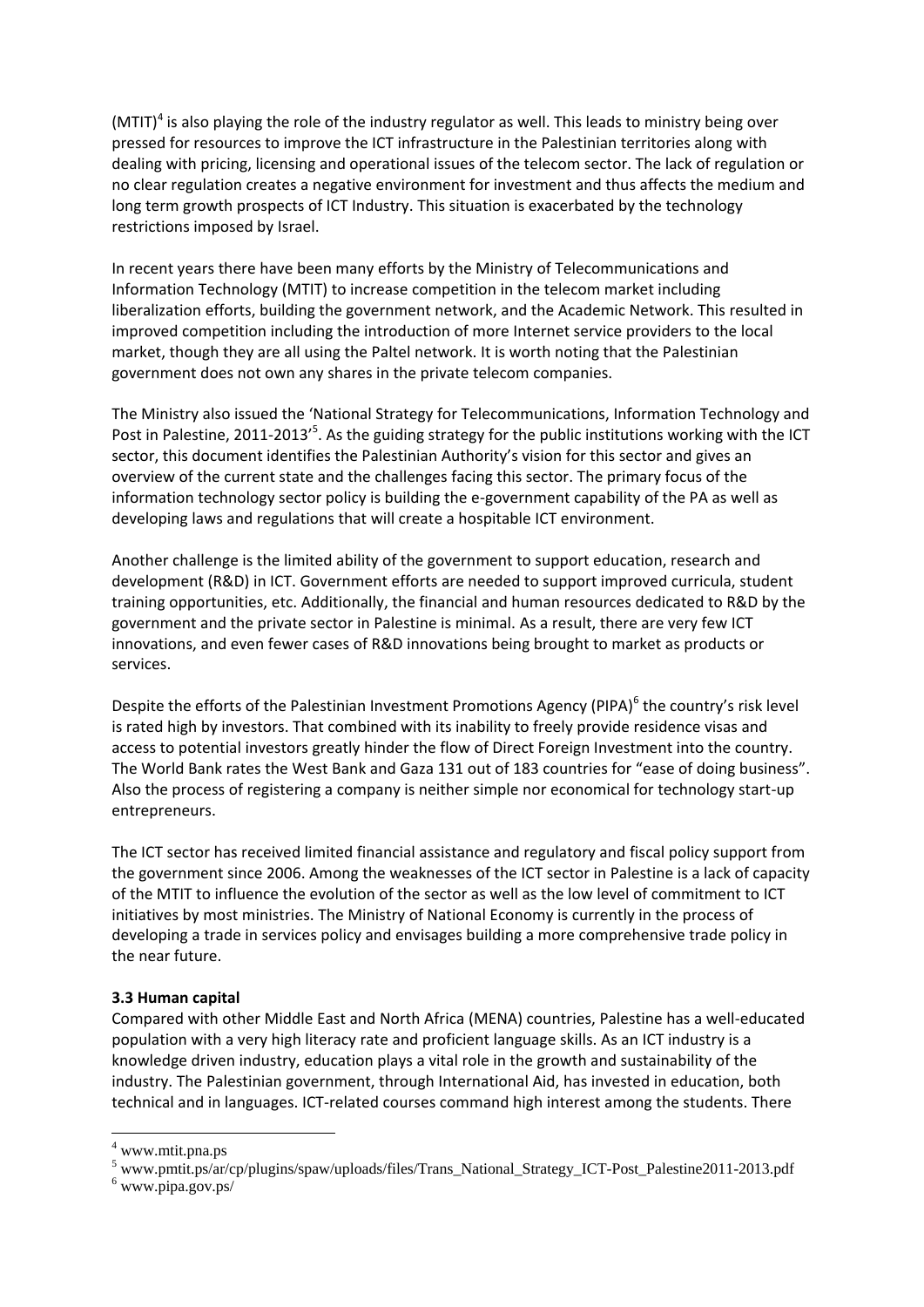are 13 accredited universities teaching ICT and delivering some 1500 - 2200 new ICT graduates to the market each year. This is more than the current market requires, resulting in both unemployment and a brain drain for the best candidates, but providing the potential for growth.

Soft skills available in Palestine include good language skills in Arabic, English and Hebrew that facilitate communication with customers. English is the language of instruction in major science based courses and Arabic & Hebrew are the language of the land. The majority of managers and developers speak English. There is also cultural proximity to Western Europe, Middle East and North America: this potentially reduces management costs for customers. Cultural understanding is an advantage that some other, better known outsourcing regions (for example India) do not always deliver. Additionally, many of the senior managers and business owners have experience outside of Palestine, many in the USA, bringing important skills to their companies. As the industry grows, more home grown managers will be required and already there is a shortage of good middle managers.

The challenge before the industry is to utilise the available skills and take it to the next level. However, for the Palestinian ICT sector to grow these skills need to be updated as per the current market requirements. Companies often need to train fresh graduates in order to make them job ready. It is essential that the education institutions play a key role in achieving this goal and thus helping increase the skill set availability in the Palestinian Territories. It has also been noticed:

- There is a gap between the fresh graduates' skill level and practical hands-on experience needed in the job market (although this is the case in many developed countries as well).
- When it comes to domain expertise many companies are focusing on "commodity" types of market segments and there is a lack of specialization needed in the market (e.g. in niche areas).

#### **3.4 Wages**

1

Compared with Western Europe, and based on comparative charge-out rates, the Palestinian companies offer a beneficial cost structure and with the technical expertise also good value for money. This makes Palestine attractive to potential partners outside of the region, and especially in Western Europe. A typical senior software engineer in Palestine is charged out at between \$80 - 300 per day, with an average of \$172, according to research. Using published data, the following cost comparisons can be made:

| Country      | Average Cost per day | Day Range      |
|--------------|----------------------|----------------|
| Palestine    | \$172                | $$80 - $300$   |
| Israel       | \$750                | \$600 - \$1000 |
| Jordan       | \$167                | $$80 - $350$   |
| India        | \$300                | $$210 - $420$  |
| China        | \$180                | $$100 - $200$  |
| <b>USA</b>   | \$850                | \$700 - \$1000 |
| South Africa | \$450                | \$250 - \$600  |
| Ukraine      | \$230                | $$125 - $280$  |
| Poland       | \$260                | $$170 - $390$  |

#### **Table 1: International Wage Comparisons 2010<sup>7</sup>**

Palestine's ICT sector has a higher cost structure compared to its main local competitor Jordan, especially related to labor cost. Palestine cannot compete on a cost-basis with other outsourcing

 $<sup>7</sup>$  source: AFD, plan for the support for the Information and Communication Technologies sector in</sup> Gaza (2010)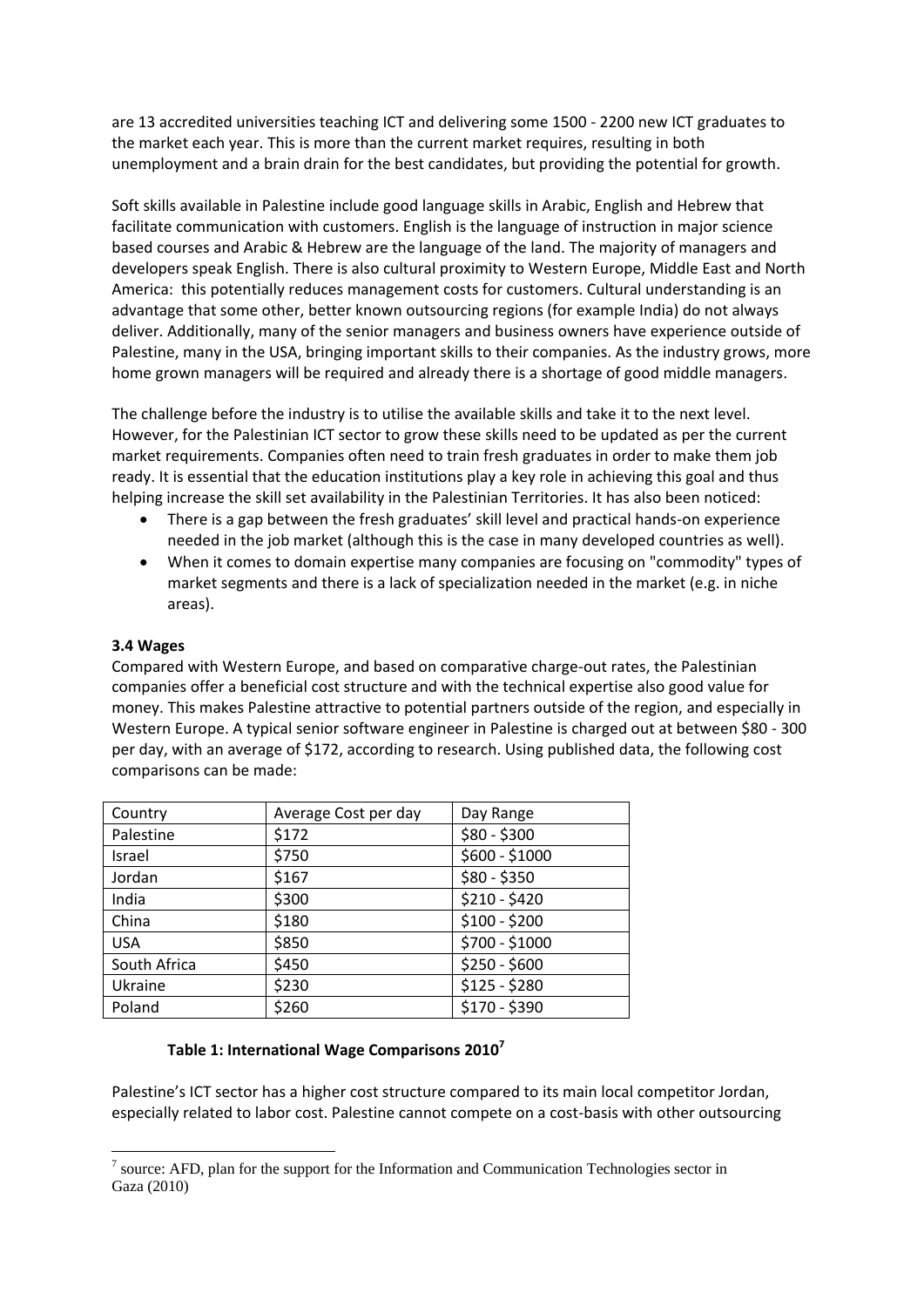locations such as Egypt, Bangladesh, Sri Lanka or Vietnam, where day rates of around \$80 can be found. This implies that Palestine cannot adapt to be a price leader. Note: this is especially related to the West Bank; the services from Gaza can be offered at a much lower rate.

The lower cost base compered to Western Europe is nevertheless one of the major strengths that must be highlighted in order to position Palestine internationally. However, cost alone will not ensure the development of the Palestinian ICT outsourcing industry; value for money is the overall requirement, which means that the expertise and quality issues have to support the low cost base.

#### **3.5 Capital**

Potential sources of finance include: government programs, the banking sector (currently the largest and most important source of formal finance, though least accessible by SMEs in the IT sector), capital markets, venture capital (e.g. Sadara Ventures<sup>8</sup>, Fast Forward<sup>9</sup>, Abraj, Siraj, Sharakat and Arabreneur fund<sup>10</sup>), trade financing and informal sector financing (loans from family and friends).

There is insufficient provision of domestic credit for Palestinian ICT firms. SME's and start-ups particularly face challenges in accessing early stage funding. This is a major obstacle to doing business. In case venture capital is available, however, companies have not reached the readiness and maturity levels necessary to qualify or make their case to those funds. There is also concern about the availability of working capital as Palestinian companies seek to grow.

Palestine has so far not been very successful in attracting FDI in the IT sector. Attracting multinationals and foreign direct investments to invest in Palestine has proven rather difficult, and remains a challenge. In order to assist start-up companies, PITA established in 2004 the Palestine Information and Communications Technology Incubator (PICTI) $^{11}$  as an independent organization, though this has yet to help deliver any significant companies.

#### **3.6 Technological infrastructure**

The privatization of the telecom sector led to the formation of Palestine Telecommunication Company (Paltel). It had an exclusive license to provide internet and communication services in the Palestinian territories, however a second mobile services company has been given license to operate as well (Wataniya Mobile). Advanced and accessible basic telecom infrastructure including fixed and mobile phone lines, Internet and broadband services is available and unsurprisingly is the most used aspect of ICT, driven by consumers. As a proportion of the overall ICT output, the telecommunications subsector is, by far, the largest in the ICT sector.

Market liberalization is important given its impact on increased competition. Improved competition included the introduction of more service providers to the local market. However, the incumbent operator's (Paltel) de facto monopoly is still impeding more effective competition. This is resulting in high connectivity costs and issues with the network quality of service, low speeds, and connectivity reliability.

The telecom network in Palestinian territories is owned and operated by Palestinian operators, but to comply with the Oslo accord, the connection to the outer world has to happen through Israeli telecommunication operators. Paltel owns and operates the internet network, but it must buy its bandwidth from Israeli telecommunication operators, and then resell this capacity to its Palestinian customers (both to ISPs and end consumers), which results in expensive connectivity costs. Another

**.** 

<sup>8</sup> www.sadaravc.com

 $^9$ www.fastforward.ps

<sup>10</sup> www.arabreneur.com

<sup>&</sup>lt;sup>11</sup> www.picti.ps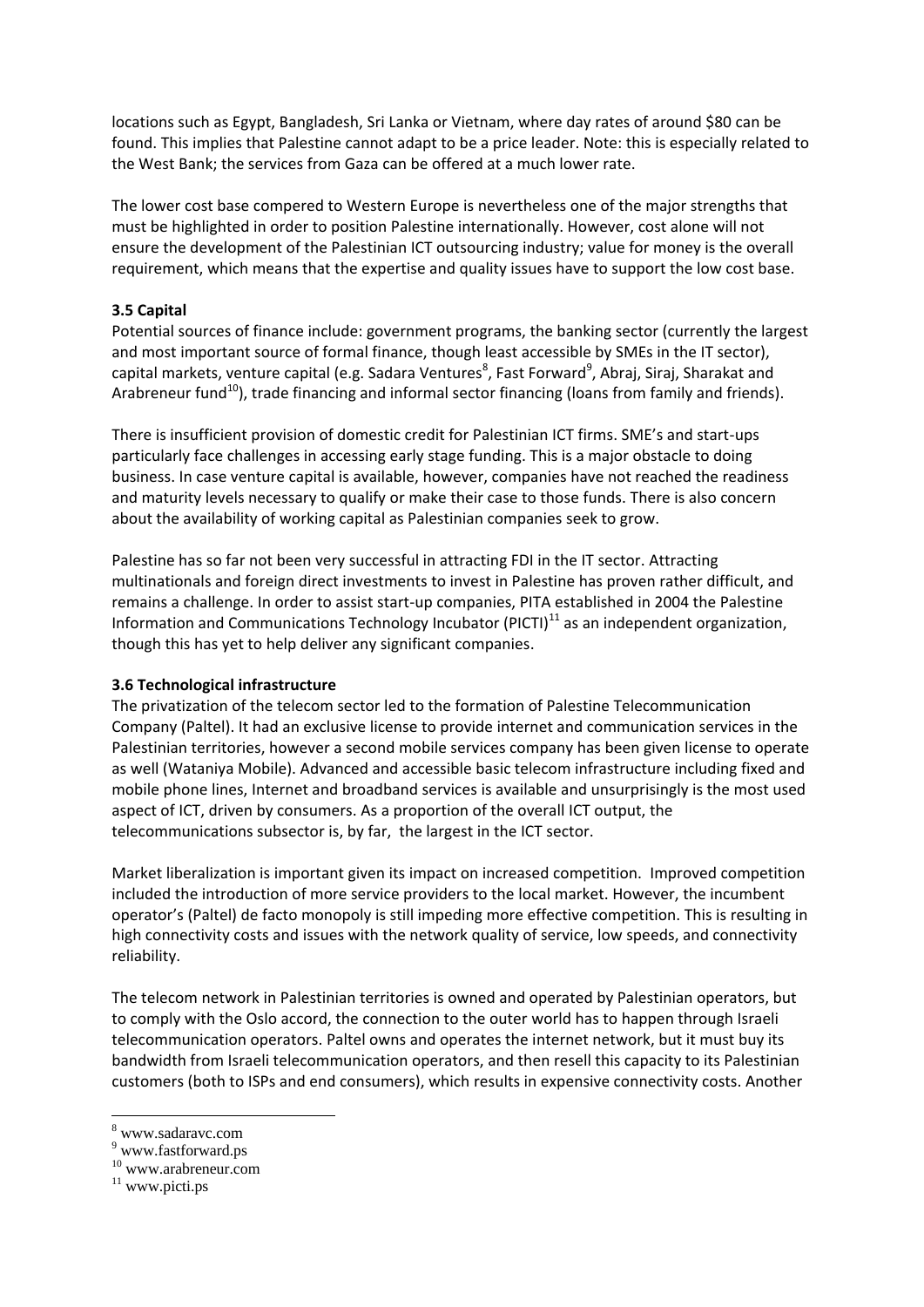major issue is the restrictions put in by Israeli Authorities on importing telecommunication equipment by Palestinian telecom providers and ISPs. This also puts additional pressure on assimilation of internet and increasing of bandwidth within Palestinian Territories.

Apart from this, Palestinian mobile services companies, both Jawwal (a subsidiary of Paltel) and Wataniya are choked for bandwidth by Israeli authorities. This is evident as Wataniya, which has license to operate both 2G and 3G services, is only operating 2G services; currently Israel is blocking the creation of the 3G network. This loss of business for Palestinian service providers is exacerbated by Israeli service providers, who have license to run 3G services outside the Palestinian territory, but coverage includes most of the West Bank and Gaza. In the former due to the prevalence of settlements and in the latter due to the small land area. The 3G services serves the need of the consumer for faster mobile internet in the territories. This lack of faster internet creates a problem for the software industry which completely depends on the ICT infrastructure.

The main change that policy makers should try to effect is to push on the political level to give Palestinians access to 3G and 4G networks and larger high speed internet bandwidth. These capabilities are critical for the development of a competitive Palestinian ICT sector. As long as this necessary infrastructure is not available, the Palestinian ICT sector will continue to be at a disadvantage in terms of international and regional competitiveness.

In general, the current state of ICT infrastructure generally does not pose a major impediment to the industry but could be improved. The costs of connectivity and more generally electricity, however, are problematic. The quality of the connectivity is an issue as well as the fact that there is no control of the gateway. Finally, the connectivity is uneven across the country. Major cities are well connected compared to rural areas. Even during the worst conflict situations, there was never damage to Internet connectivity, both in Westbank and in Gaza. IT companies in Gaza, for example, usually continued to serve clients in various countries throughout Israeli bombing campaigns, keeping up service and delivery standards. In fact, while some economic sectors have suffered over the past years because of Israeli impediments on physical exports, most segments of the ICT sector have continued to thrive.

#### **3.7 Linkages**

Linkages emerge between individuals, between companies, and between nations due to geographical, cultural, linguistic, historical or ethnic connections. The effective use of linkages is one of the most important success factors for developing an ICT-export industry (for example in India, with an active role of the Indian diaspora in the United States).

Over half of the Palestinians live outside the Palestinian territories, including 4,9 million Palestinians living in the Middle East. The Palestinian diaspora is broad, geographically and in terms of their experience. Approximately 1,3 million Palestinians live in Jordan, while Lebanon, Syria and the Gulf States also host large communities. North and South America and Europe are also home to sizeable Palestinian communities.

This diaspora community represents a natural channel for Palestine's marketing and support. Various Palestinian companies have shown export success that is mainly due to the owners personal relations with the outsourcing market, especially with the US. Since sales channels are currently limited, the successful firms often have management with good connections rather than formal sales strategies.

Nevertheless, the actual activities related to mobilizing the diaspora are still limited. It must be noted that PITA has developed its strategic plan with the intention of tapping into the knowledge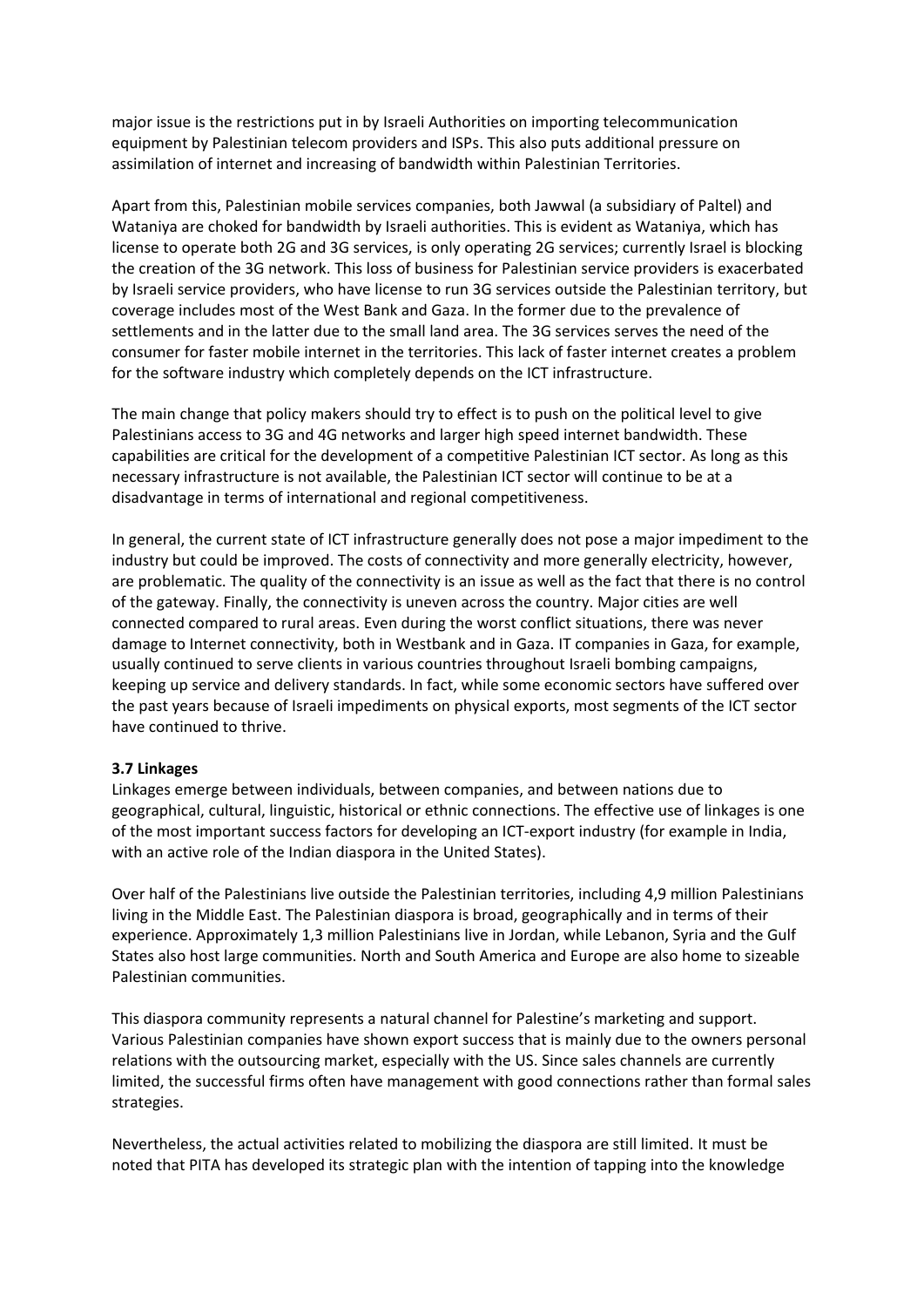and available opportunities that the Palestinian diaspora possesses in the international community. In 2013, it initiated the Palestinian Global IT Network (GloPal) $^{12}$ , which will provide linkages and opportunities for Palestinian companies, entrepreneurs, and IT professionals to develop and link with opportunities outside the boundaries of Palestine and the region. The concept is based around engaging skilled members Palestine's friends and diaspora and tapping into their resources, knowledge, and contacts. Objectives:

- Professional Advice on programs drafted under the strategy
- Act as ambassadors and representatives to Palestine's IT industry
- Creating linkages between Palestinian IT businesses and professionals and the rest of the world
- Be part of Palestine's IT industry branding initiative
- Knowledge & skills sharing
- Assisting entrepreneurs to build successful start-ups
- Mentoring and coaching of Palestinian IT businesses and entrepreneurs.

Strategic communication and collaboration with, and involvement as clients, investors or brokers of, the Palestinian Diaspora in target markets can enable and significantly stabilize the said trust-based relationships need for successful marketing of ICT services, including and beyond outsourcing.

This is a potential source of finding further CSR support, particularly if this can be related to actual business projects, overseas training and technology investments.

#### **3.8 Quality of Life**

**.** 

The quality of life in a location helps attract foreign clients. Ramallah can be considered a relatively attractive city, and has been extensively developed in the last 10 years, being the commercial and Government centre of the West Bank, as well as hosting a large community of international aidworkers along with its close proximity to Jerusalem. It does not yet attract a serious number of European business persons, living and working in the city. In the background, there are always security-related issues and uncomfortable crossing of the "wall", which make Palestine a less attractive location.

In addition, office space in Ramallah in particular is often hardly affordable for start-ups and small ICT businesses. In practice this operates as a significant obstacle to doing business, especially in the early stages of companies' development.

## **4. What companies should do themselves**

CSR has positive impacts, but there are areas it does not help with and therefore the responsibility to benefit in the longer term comes back to the individual companies, if possible with local industry and government support. The Palestinian companies should especially promote their strengths more actively abroad. Palestine is not only an interesting and upcoming outsourcing destination, compared with other nations, it has another specific advantage: it is also a gateway to the Gulf region for European producers of software packages. Countries such as Saudi-Arabia or the Emirates are potential export markets and the Palestinians can be used for localisation (e.g. translating the software into the Arabic language). They can also assist in market research and marketing and sales, since they already belong to networks in the region.

<sup>12</sup> www.pita.ps/content/glopal-palestine-global-it-network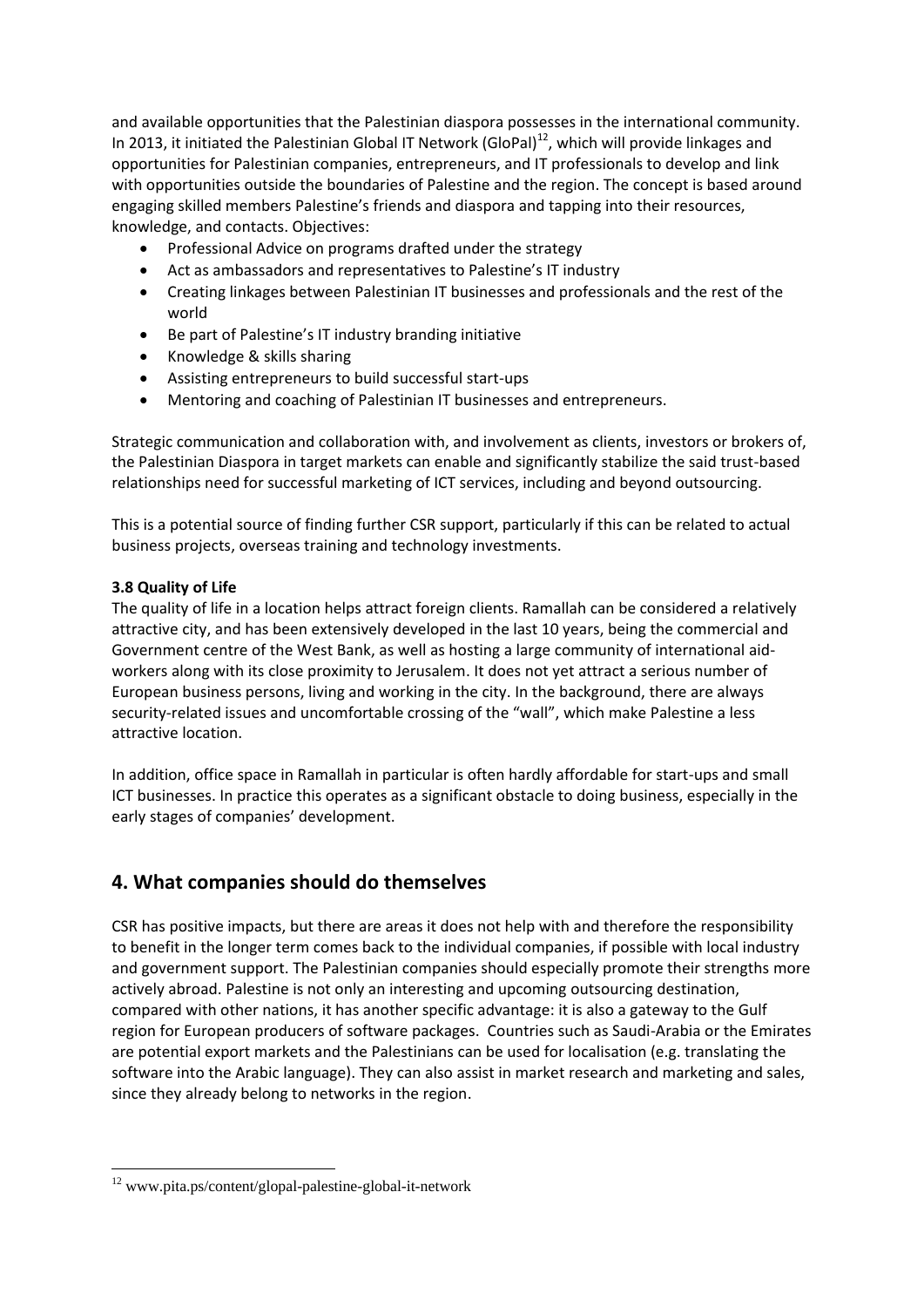#### **SWOT analysis**

| <b>Strengths</b>                                                                                                                                                                                                                                                                                                                                                                                                                                                                                                                                                                               | <b>Weaknesses</b>                                                                                                                                                                                                                                                                                                                                                                                                                                                                                                                            |
|------------------------------------------------------------------------------------------------------------------------------------------------------------------------------------------------------------------------------------------------------------------------------------------------------------------------------------------------------------------------------------------------------------------------------------------------------------------------------------------------------------------------------------------------------------------------------------------------|----------------------------------------------------------------------------------------------------------------------------------------------------------------------------------------------------------------------------------------------------------------------------------------------------------------------------------------------------------------------------------------------------------------------------------------------------------------------------------------------------------------------------------------------|
| ICT capabilities: a wide range of existing software<br>skills; a number of companies have demonstrated<br>capabilities by exporting to international markets,<br>including Europe<br>Lower cost base: lower labour costs in comparison<br>to Western-Europe. Also: low employee turnover<br>Language proficiency: English plus Arabic (and<br>Hebrew)<br>A 'nearshore' destination: Palestine has<br>geographical and cultural proximity with Western<br>Europe. Also no time differences.<br>Active support: there are existing trade support<br>institutions, such as PITA                   | Workforce: gap between fresh graduates<br>and job market; limited numbers of project<br>managers and team leaders<br><b>Issues of size:</b> a small domestic market with<br>minimal government IT spending. Lack of<br>scale in most firms; no access to capital<br>Access to export markets: limited access to<br>external markets for most ICT firms. No end-<br>to-end regional and international market<br>penetration programs (B2B)<br>Branding: limited visibility as an IT country.<br>Negative image because of political situation |
| <b>Opportunities</b>                                                                                                                                                                                                                                                                                                                                                                                                                                                                                                                                                                           | <b>Threats</b>                                                                                                                                                                                                                                                                                                                                                                                                                                                                                                                               |
| <b>Export markets: existing and potential markets for</b><br>IT/BPO outsourcing. Nearshore competitors are<br>becoming more expensive.<br>Arabization: unique support to European product<br>software companies<br>Partnerships: with larger organisations (e.g. Cisco,<br>HP); CSR approach<br>Global financial crisis: a growing interest in Europe<br>for lower cost ITO/BPO services<br>Development partners' interest: export-<br>supporting activities by various donors (e.g. USAID,<br>GIZ, CBI)<br>Palestinian diaspora: ccapitalise on the diaspora<br>who work in ICT-sector abroad | <b>Unrest:</b> no improvements in political<br>situation between Israel and Palestine.<br>Deteriorating political situation in the<br>Middle-East<br><b>Recession:</b> there is pressure on budgets,<br>leaving fewer opportunities in a shrinking<br>market (e.g. in US, Europe)<br>Political change of focus: There is evidence to<br>suggest that the political focus of the West is<br>moving and funding is being re-allocated<br>Competition: much competition, both from<br>'nearshore' countries and 'farshore'<br>destinations      |

#### **Table 2: SWOT analysis ITO & BPO sector in Palestine**

#### **5. References**

AFD (2013), Palestinian ICT Market Penetration Study, Final Report, Avasant

AFD (2010), plan for the support for the Information and Communication Technologies sector in Gaza

CBI Magazine (2014), IT in Palestine

GIZ (2012), Palestinian ICT Private Sector 3-Year Strategy and Development Plan, Solutions for Development Consulting

Mercy Corps (2013), Palestinian ICT Sector 2.0: Technology Sector Development Report and Recommendations Relevant to Regional and Global Market Opportunities, Solutions for Development Consulting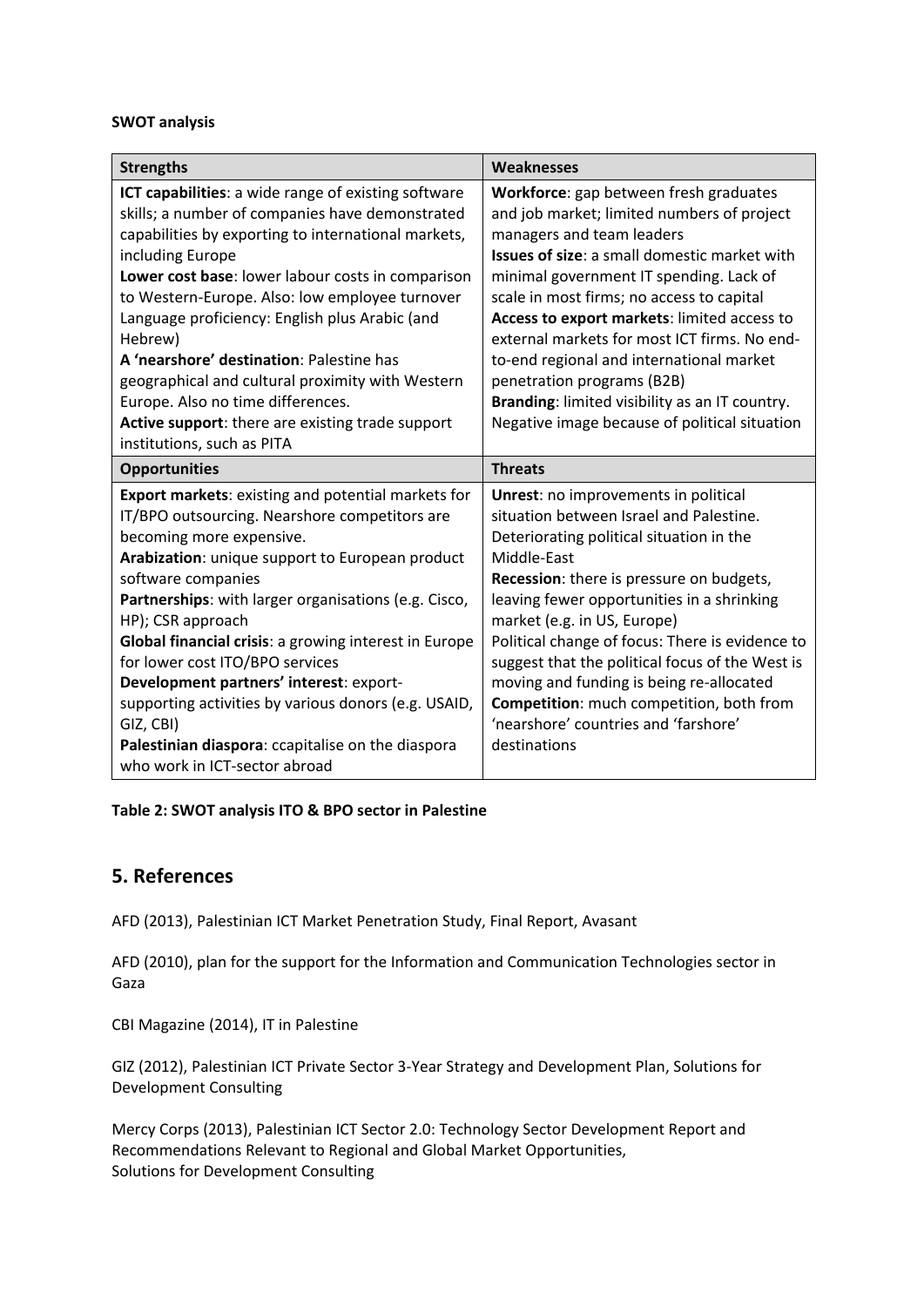Portland Trust (2013), Beyond Aid: A Palestinian Private sector Initiative for Investment, Growth and Employment

Tjia, P, Carmel, E (2009), Offshoring Information Technology - Sourcing and Outsourcing to a Global Workforce" (Cambridge University Press, UK)

USAID and Mercy Corps (2013), Gaza Labor Market Needs - Assessment for the Digital Economy

UNRWA (2013). Gaza in 2010. The Gaza gateway – a social enterprise in Gaza

White, N (2012). Mercy Corps, ICT Business Development, Market Opportunities in Gaza and the Region

White, N (2010). Mercy Corps, ICT Business Development, Market Mapping of the Palestinian ICT Sector and the Opportunities for Partnerships in the Region (2nd edition)

#### **Authors**

Paul Tjia, founder of GPI Consultancy. GPI Consultancy promotes offshore sourcing of IT and BPO (Business Process Outsourcing) in the Netherlands. It is also involved in a project of the Dutch CBI [\(www.cbi.eu\)](http://www.cbi.eu/) in order to promote Palestine as an outsourcing destination. Contact[: paul@gpic.nl](mailto:paul@gpic.nl)

Nick White, CIMS. CIMS is a UK based consultancy focusing on international development opportunities in the ICT sector and developing practical Value Propositions for countries and companies alike. Contact: [nick.white@cims.uk.com](mailto:nick.white@cims.uk.com)

#### **Additional information on offshore sourcing**

Paul Tjia, together with Erran Carmel (American University, USA), wrote: "Offshoring Information Technology - Sourcing and Outsourcing to a Global Workforce". Published by Cambridge University Press, the book (fifth print) is available at Amazon: <http://www.amzn.to/xegoU9>



## **Interested in exploring outsourcing to Palestine?**

By utilising the capabilities and skills of our network of IT service providers in Palestine, you can:

- Focus on your core business competencies
- Reduce your IT costs
- Expand your business more rapidly with faster time-to-market cycles
- Increase flexibility and scalability of your IT processes
- Have access to a large pool of highly educated and skilled personnel
- Explore new export opportunities in the Middle-East & Gulfregion

GPI Consultancy can provide you with additional information, assist you with formulating a successful outsourcing strategy, partner selection and the setting-up a (trial) outsourcing-project. For an example of a Palestinian services provider, the profile of [Unit One](http://www.unitone.co/) has been added: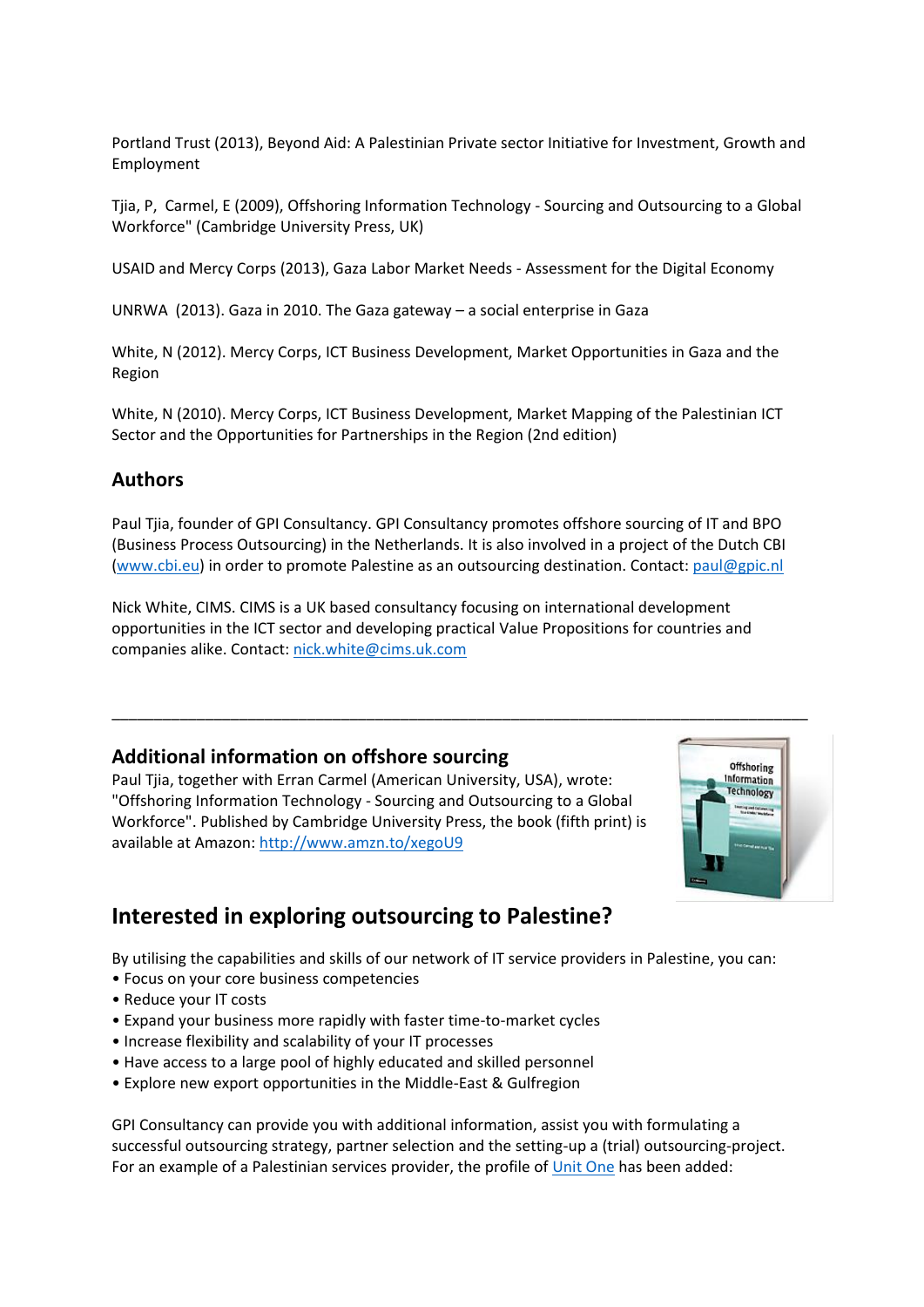

# THE LEADING ICT COMPANY IN PALESTINE



# Introduction

Unit One is a professional Palestinian ICT company which has evolved since 2005 providing Enterprise Software Development, Business Process Outsourcing, Branding and Identity Development and Online Presence services targeting the global market.

Unit One is providing its services by utilizing the skills of more than 180 qualified and innovative employees and experts who are specialized in different ICT fields. Because of our work for foreign clients, Unit One received the 'Exporter of the Year Award for ICT services' in the year 2015.

# Why to use the services from Unit One?

- 1) Access to highly qualified teams, with deep knowledge and expertise to develop the most innovative services.
- 2) For customized system development: to ensure the development is according to the clients' requirements.
- 3) For continuous testing, to keep the quality level that satisfies the clients' need.
- 4) For timely and accurate delivery: delivering the services based on the agreed time schedule with the required specifications.
- 5) To keep pace with new technologies, and to be creative in developing the services.
- 6) Commitment to global quality standards: for the best practices and a professional delivery of the services.

# Unit One Team

The backbone of the success of Unit One is its qualified team who is keen to continuously keeping pace with the latest technologies and techniques.

Working cooperatively is the basis of the Unit One culture. Continuous checking and testing is the core when delivering products and services.

Unit One is able to set-up professional teams in different ICT fields, such as web development, mobile apps development and testing. Unit One is committed to provide highly qualified staff for its clients.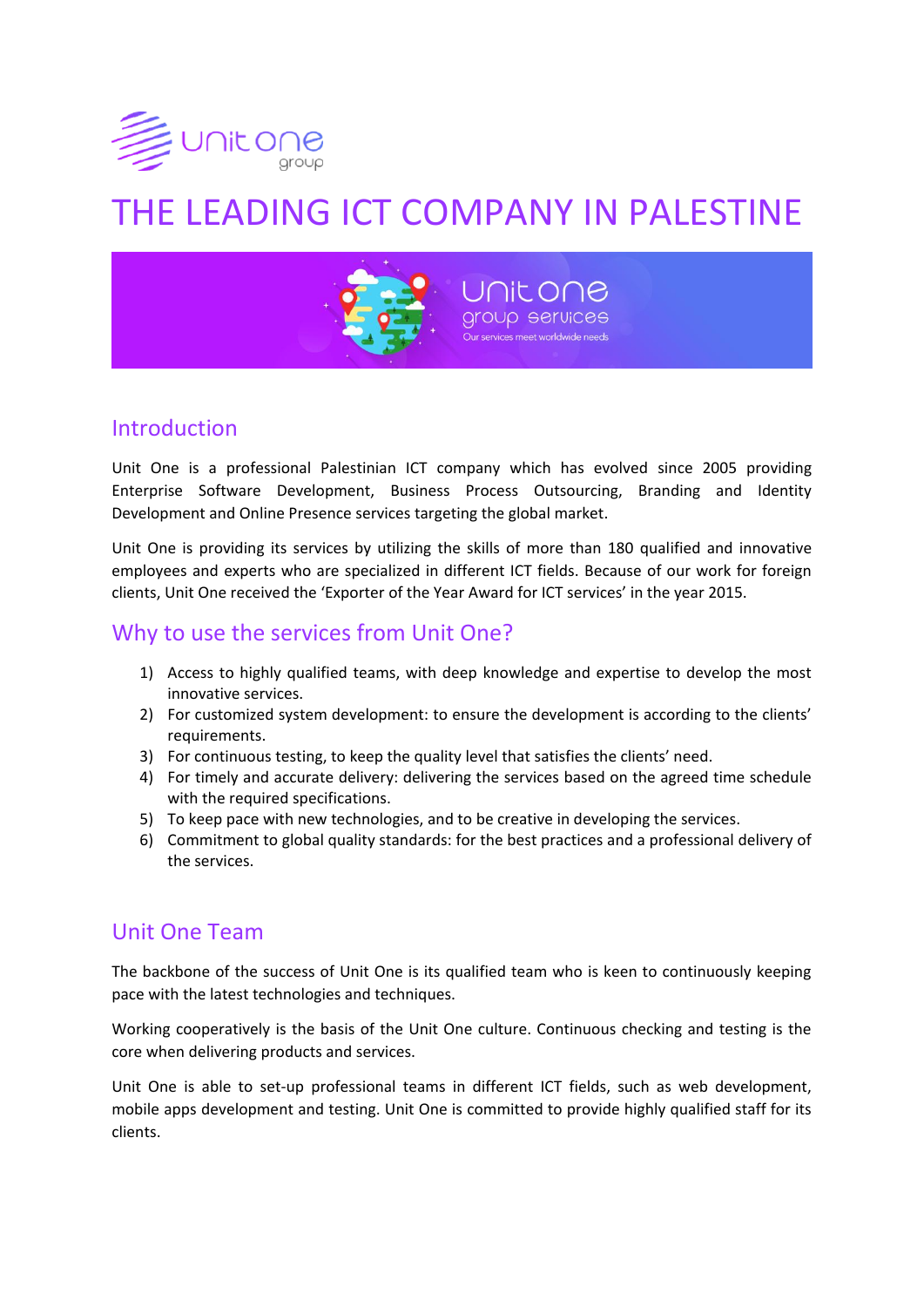The advantages of using Unit One:

- Saving up to 50% of the costs by using its nearshore resources (compared with having local on-site staff).
- Providing senior or junior level of employees based on the clients' needs.
- Conducting quality control to ensure high quality delivery.

# Services of Unit One



#### **1. Enterprise Software Development**

Starting with a deep understanding of your business, Unit One combines its superiority in design and development. For a professional website, web or desktop application, mobile application, Unit One team develops modern and attractive software from scratch or integrates the new software with the current systems.

Dozens of clients in Palestine, Jordan, Saudi Arabia, Kuwait, United Arab Emirates, the Netherlands, USA and other countries have used the creative ideas of the Unit One team.



#### **2. Business Process Outsourcing**

Unit One provides its clients with various cost effective BPO services and solutions, including data entry, content creation, translation, call centers and others in order to enable the companies reaching their goals.

Unit One achieved different success stories in offering its services to leading companies in different countries. An example is a project of Arabic Trade Marks Archiving which was implemented for a Dutch client for 3 years, and more than 500.000.000 characters were entered by 152 employees. Also, a project with a duration of one year for Jordan for content creation, where Arabic articles